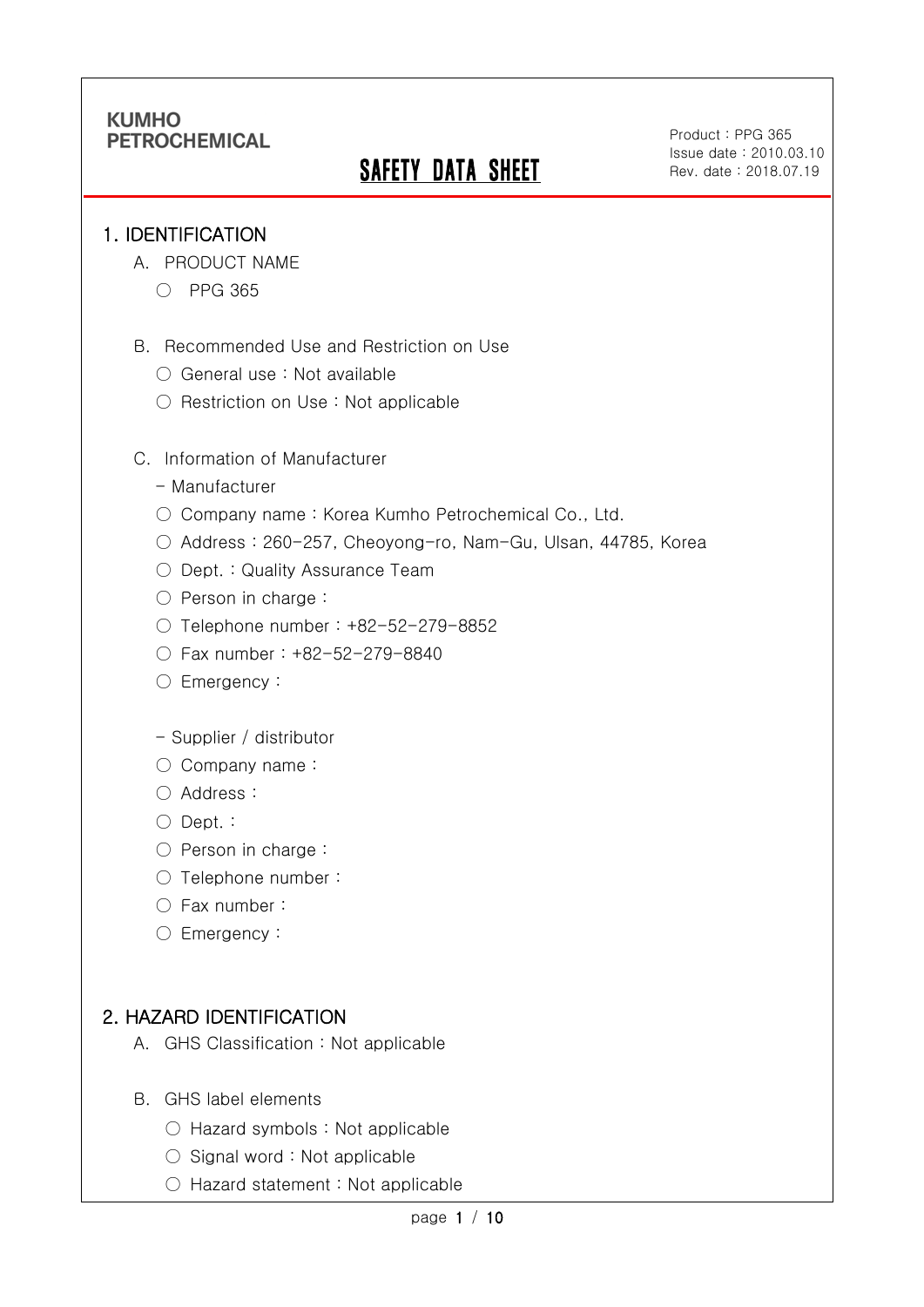Ī

# **SAFETY DATA SHEET**

.

○ Precautionary statements : Not applicable

C. Other hazards which do not result in classification :

- NFPA rating: (0~4 steps) : Health=0, Flammability=0, Reactivity=0

# 3. COMPOSITION/INFORMATION ON INGREDIENTS

| Chemical name       | CAS No./ECL No./EINECS No. | Contents(%) |
|---------------------|----------------------------|-------------|
| Polypropylene Triol | 25791-96-2/KE-29338        | 99.9        |
| Additives           | Proprietary                | 0.1         |

※ Reference No. : ECL(Registration number of Korean Existing Chemical List) EINECS(Registration number of Europe Existing Chemical List)

### 4. FIRST-AID MEASURES

- A. Eye Contact :
	- Immediately flush eyes with plenty of water at least 15minutes.
	- If irritation persists, get a doctor's examination.

#### B. Skin Contact :

- Wash the contaminated skin area with running water.
- If irritation persists, get a doctor's attention.

#### C. Inhalation :

- Remove victim to fresh air immediately.
- Take Artificial respiration if not breathing.
- Use respirator when breathing is difficult.
- Get medical attention.

#### D. Ingestion:

- Do not induce vomiting.
- Do not feed anything if that is not conscious.
- Give 2~4 cups water or milk if conscious.
- Get medical attention.
- E. Delay and immediate effects and also chronic effects from short and long term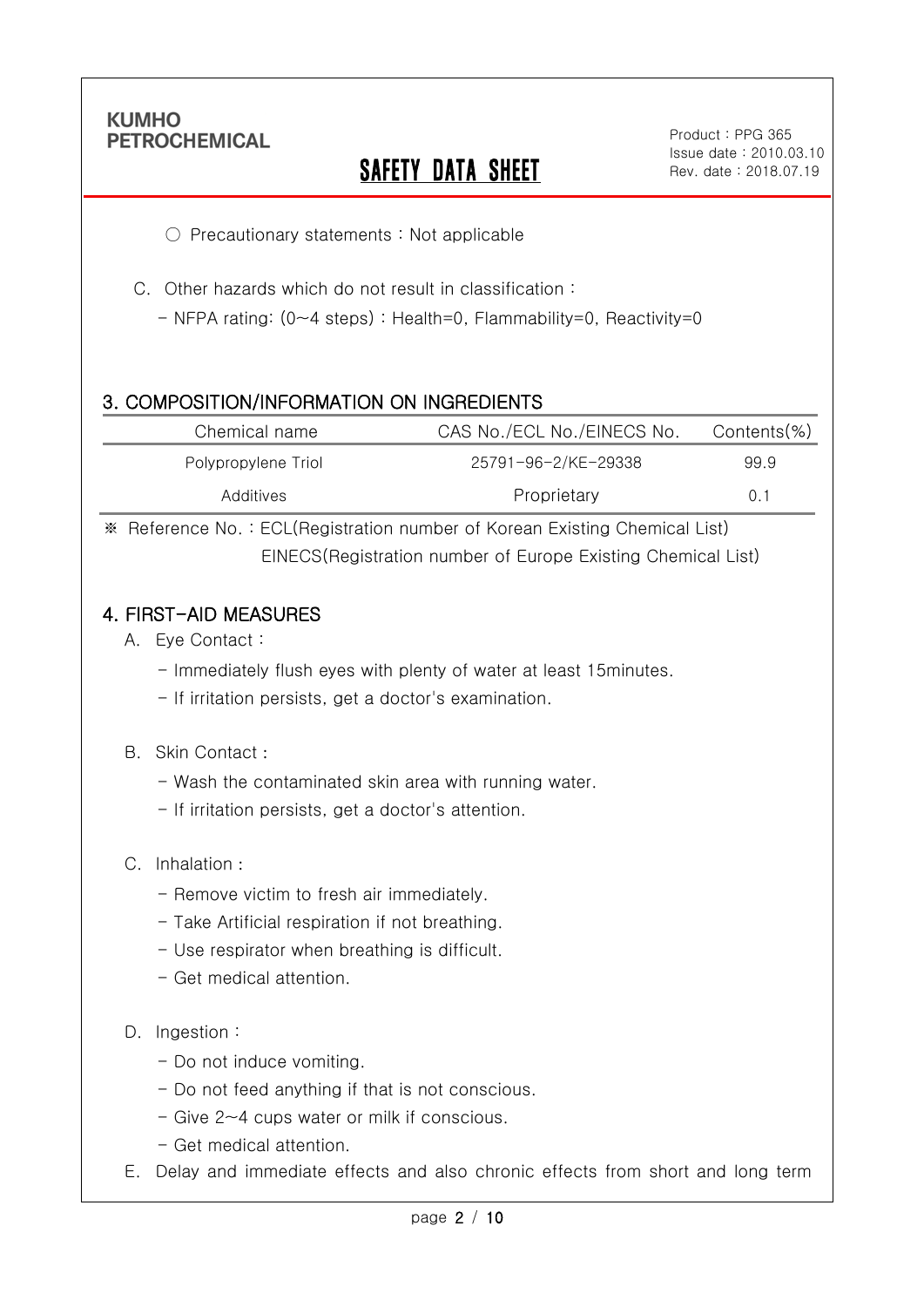Ī

# **SAFETY DATA SHEET**

Product : PPG 365 Issue date : 2010.03.10 Rev. date : 2018.07.19

.

exposure : Not available

F. Notice to Physician :

- Treatment may vary with condition of victim and specifics of incident.

#### 5. FIRE FIGHTING MEASURE

- A. Suitable (Unsuitable) extinguishing media :
	- $\circ$  Extinguishing media : Carbon Dioxide, dry chemical, foam.
	- Unsuitable Extinguishing media : Do not use direct water.
	- Large fire : Alcohol-resistant foam.

B. Specific hazards arising from the chemical

- Combustion: Carbon dioxide, carbon monoxide
- Levels of fire hazard :
	- There is potential for caused by the fire that irritating or toxic gases.
	- Vapors are heavier than air.
	- Containers may rupture or explode if exposed.
- C. Fire fighting procedures and equipments :
	- Wear appropriate personal protective equipment(see section 8. EXPOSURE CONTROLS/PERSONAL PROTECTION).
	- Use water spray to keep fire-exposed containers cool.
	- Move container from fire area if it can be done without risk.
	- Suppression using water can be spread fire.
	- Avoid inhalation of substance itself or combustion.
	- Stay upwind and keep out of low areas.

#### 6. ACCIDENTAL RELEASE MEASURES

- A. Personal Precautions, Protective Equipment and Emergency procedures :
	- Perform in accordance with 「 See section 8. EXPOSURE CONTROLS / PERSONAL PROTECTION」. Put on appropriate personal protective equipment.
	- Avoid contact with eyes and skin.
	- Avoid inhalation of substance itself or combustion.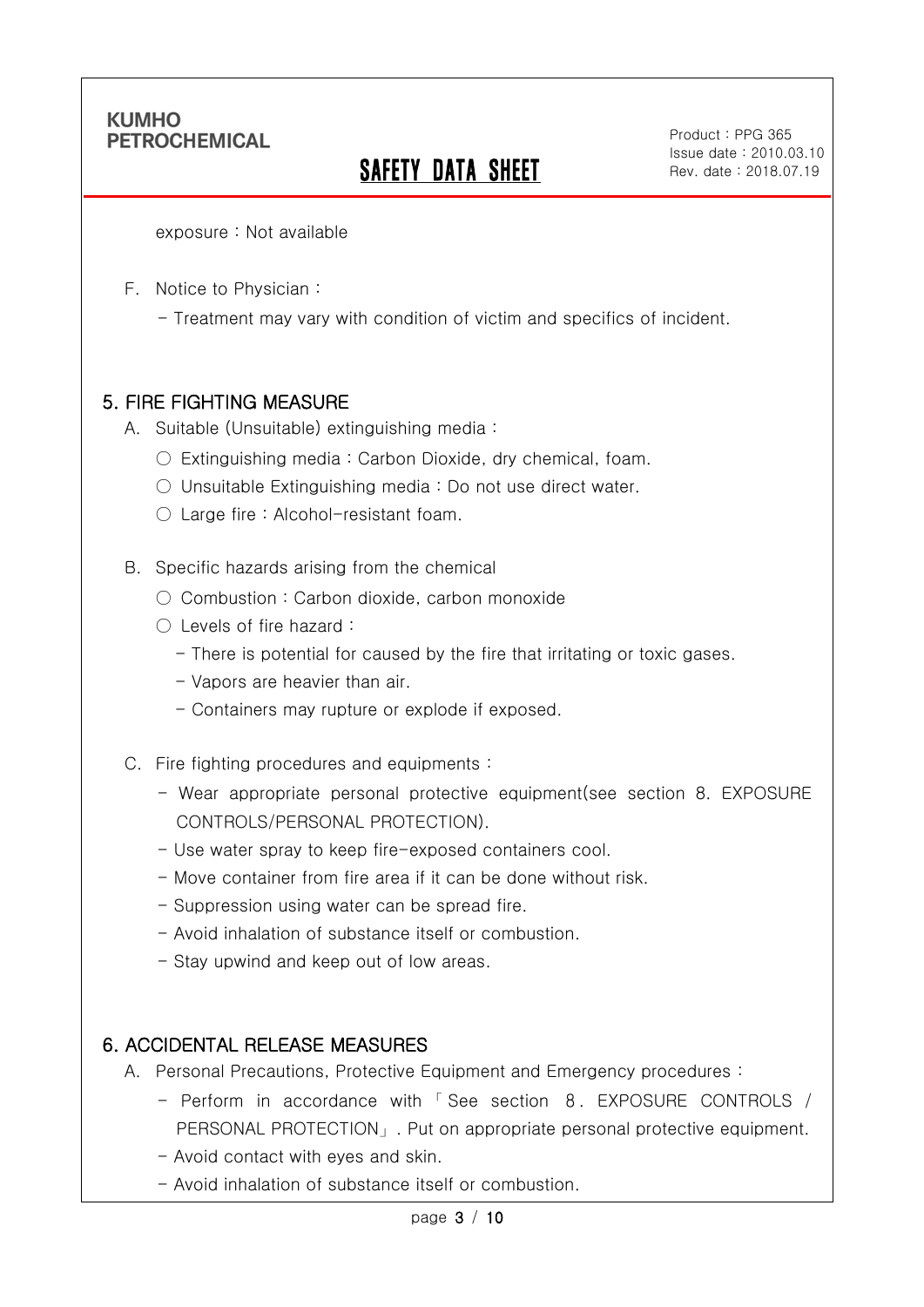Ī

# **SAFETY DATA SHEET**

Product : PPG 365 Issue date : 2010.03.10 Rev. date : 2018.07.19

.

- Evacuation against the wind.
- Avoid contact with heat, sparks, flame or other ignition sources.
- B. Environmental Precautions
	- Avoid dispersal of spilt material and runoff and contact with waterways, drains and sewers. If large spills, advise emergency services.
- C. Methods and materials for containment and cleaning up :
	- $\bigcirc$  For small spills.
		- Remove all sources of ignition.
		- Absorb for use sand or other non-combustible material.
		- Ventilate leak areas and clearing leak area.
	- For large spills.
		- Remove all sources of ignition.
		- Dike to prevent flowing into the nearby river and reservoir.
		- Avoid entering to sewers or water system.
		- Absorb for use sand or other non-combustible material.
		- Appropriate container for disposal of spilled material collected.

#### 7. HANDLING AND STORAGE

- A. Handling :
	- Perform in accordance with 「 See section 8. EXPOSURE CONTROLS / PERSONAL PROTECTION」. Put on appropriate personal protective equipment.
	- Handle in a well-ventilated place.
	- Avoid contact with heat, sparks, flame or other ignition sources.
	- Remove all sources of ignition.
	- Wash thoroughly after handling.
- B. Storage Precautionary Statements :
	- Do not store where the moisture.
	- Store in a cool, dry, location and avoid heat.

#### 8. EXPOSURE CONTROLS/PERSONAL PROTECTION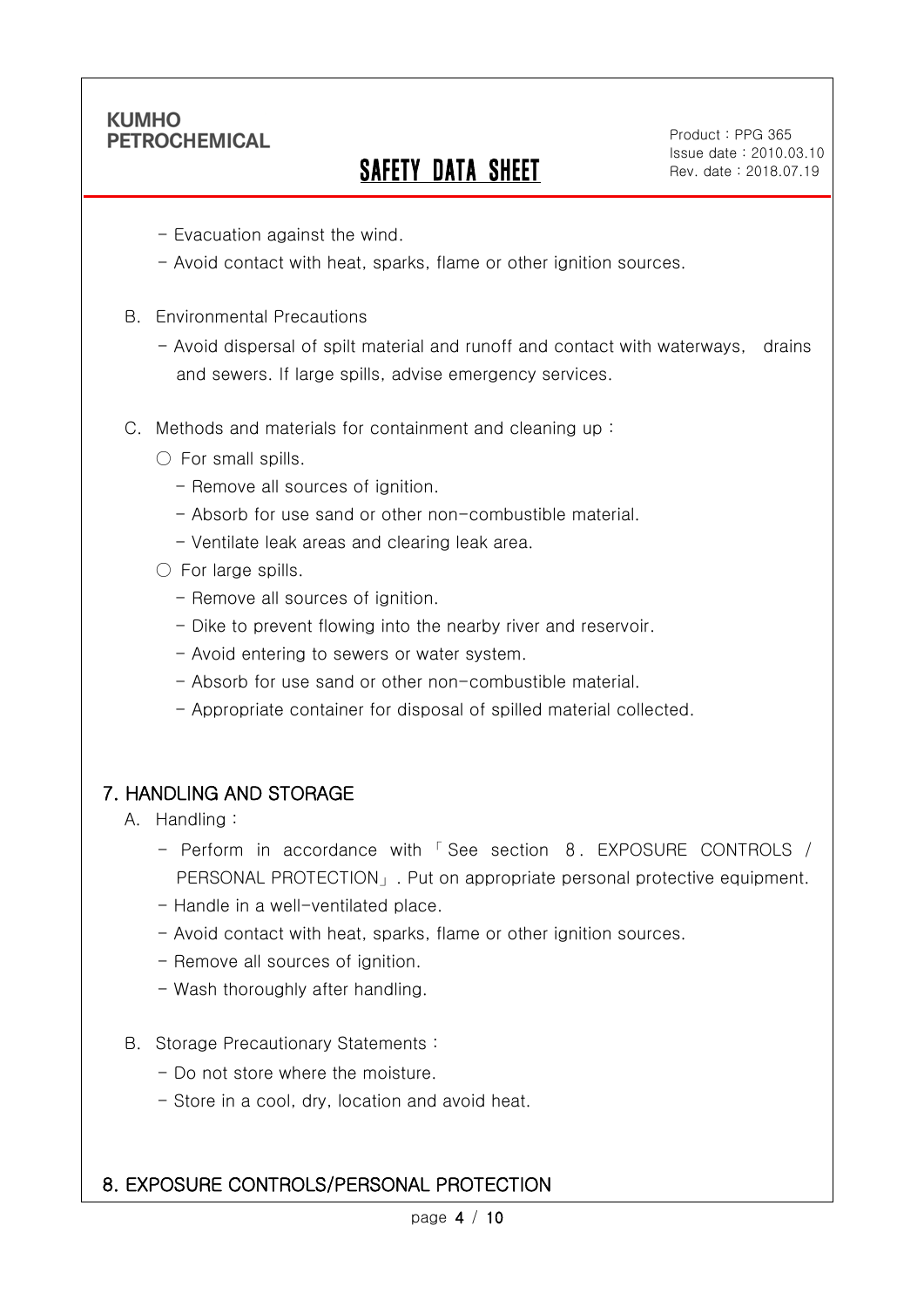Ī

# SAFETY DATA SHEET

Product : PPG 365 Issue date : 2010.03.10 Rev. date : 2018.07.19

.

- A. Exposure limit
	- Exposure limit under ISHL : Not applicable
	- ACGIH : Not applicable
	- Biological exposure limits : Not applicable
- B. Engineering Controls
	- A system of local and/or general exhaust is recommended to keep employee exposures above the Exposure Limits. Local exhaust ventilation is generally preferred because it can control the emissions of the contaminant at its source, preventing dispersion of it into the general work area. The use of local exhaust ventilation is recommended to control emissions near the source.
- C. Personal Protective Equipment :
	- Respiratory Protection : Use the respirator be given official approval by Korea Occupational Safety & Health Agency. Under conditions of frequent use or heavy exposure, Respiratory protection may be needed. Respiratory protection is ranked in order from minimum to maximum. Consider warning properties before use.
		- ※ When take shelter
		- $-$  Any chemical cartridge respirator with organic vapour cartridge(s).
		- Any chemical cartridge respirator with a full facepiece and organic vapour cartridge(s).
		- Any air-purifying respirator with a full facepiece and an organic vapour canister.
		- ※ For Unknown Concentration or Immediately Dangerous to Life or Health
		- Self-contained breathing apparatus (pressure-demand or other positive-pressure mode in combination), supplied-air respirator with full facepiece.
	- Eye Protection : Wear primary eye protection such as splash resistant safety goggles with a secondary protection faceshield. Provide an emergency eye wash station and quick drench shower in the immediate work area.
	- Hand Protection : Wear chemical resistant protected gloves if there is hazard potential for direct skin contact. Wear heat resistant protected gloves to withstand the temperature of molten product.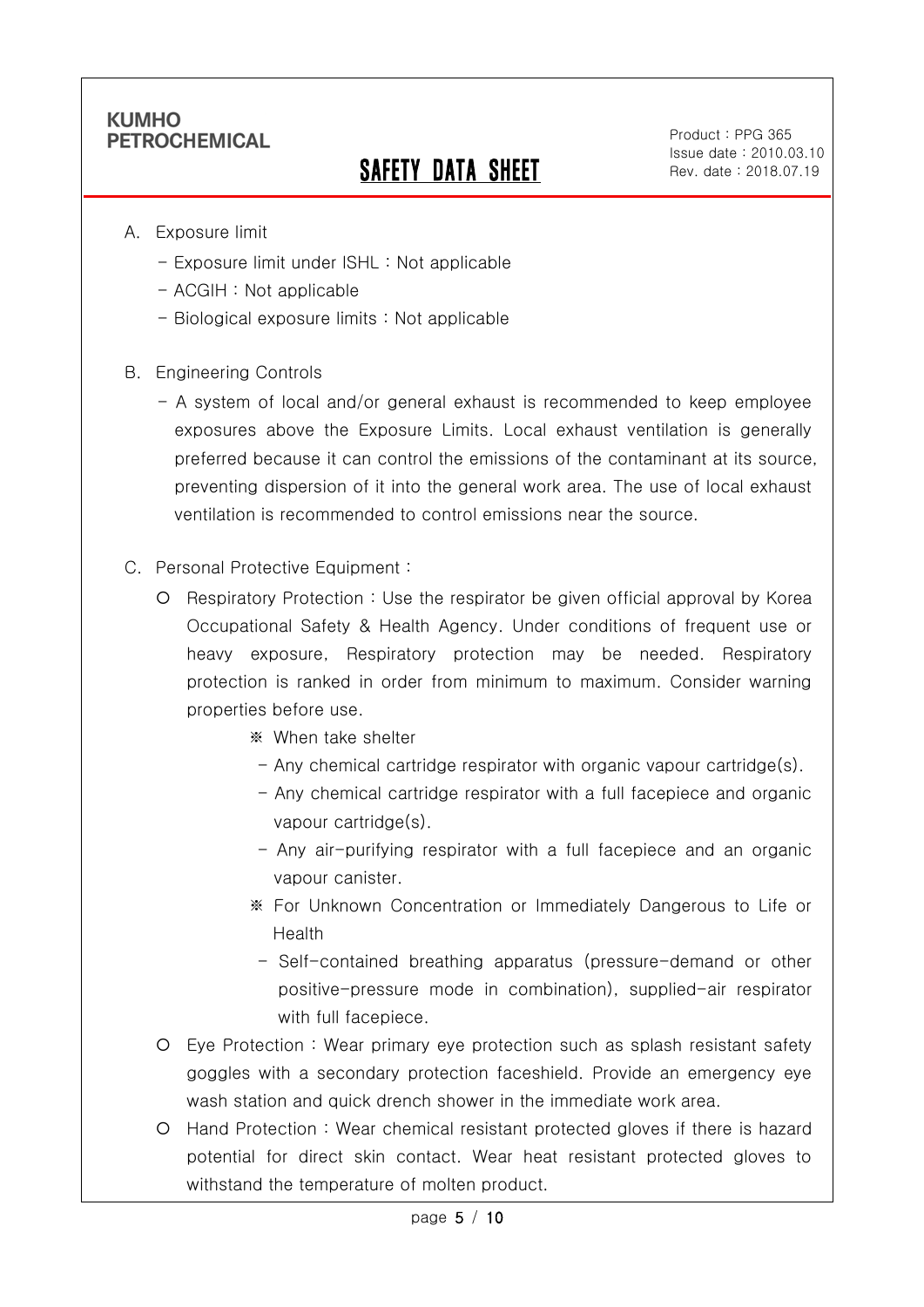Ī

# **SAFETY DATA SHEET**

Product : PPG 365 Issue date : 2010.03.10 Rev. date : 2018.07.19

.

 Body Protection : Wear chemical resistant protected clothing if there is hazard potential for direct contact.

# 9. PHYSICAL AND CHEMICAL PROPERTIES

- A. Appearance : liquid
- B. Odor : Mild odor
- C. Odor threshold : Not available
- D. pH : Not applicable
- E. Melting point/Freezing point : Not available
- F. Initial Boiling Point/Boiling Ranges : Not available
- G. Flash point : > 230℃ ( Cleveland Open Cup )
- H. Evapourating Rate : Not available
- I. Flammability(solid, gas) : Not available
- J. Upper/Lower Flammability or explosive limits : Not available
- K. Vapour pressure  $:$  > 1.0
- L. Solubility : Insoluble
- M. Vapour density(Air=1) : Not applicable
- N. Relative density : 1.05
- O. Partition coefficient of n-octanol/water : Not available
- P. Autoignition Temperature : Not available
- Q. Decomposition Temperature : Not applicable
- R. Viscosity : 280~340 cps at 25℃
- S. Molecular weight: Not available

# 10. STABILITY AND REACTIVITY

- A. Stability
	- This material is stable under recommended storage and handling conditions
- B. Possibility of Hazardous Reaction
	- Will not occur.
- C. Conditions to Avoid
	- High temperature.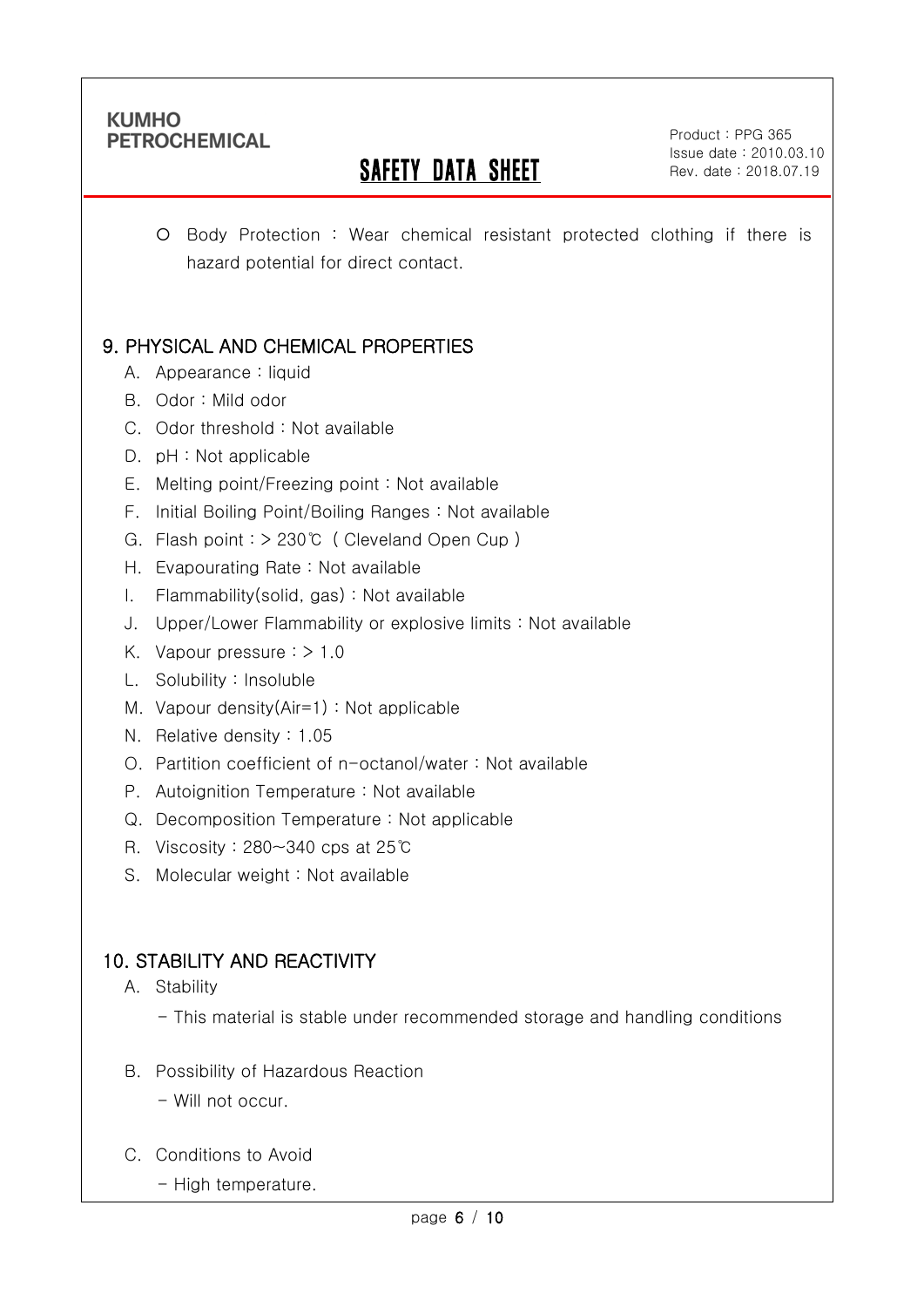Ī

# **SAFETY DATA SHEET**

Product : PPG 365 Issue date : 2010.03.10 Rev. date : 2018.07.19

.

- D. Materials to Avoid
	- Strong acids, strong oxidizing agents, alkali or alkaline substances (copper, zinc or brass)
- E. Hazardous Decomposition Products
	- Carbon monoxide, carbon dioxide

### 11. TOXOCOLOGICAL INFORMATION

- A. Information on the likely routes of exposure
	- (Respiratory tracts) : Not applicable
	- (Oral) : Not applicable
	- (Eye ∙ Skin) : Not applicable
- B. Delayed and immediate effects and also chronic effects from short and long term exposure
	- Acute toxicity : Not available
	- O Skin corrosion/irritation : Not available
	- O Serious eye damage/irritation : Not available
	- O Respiratory sensitization : Not available
	- O Skin sensitization : Not available
	- Carcinogenicity : Not available
	- Germ cell mutagenicity : Not available
	- O Reproductive toxicity : Not available
	- Specific target organ toxicity(single exposure) : Not available
	- Specific target organ toxicity(repeated exposure) : Not available
	- Aspiration hazard : Not available
	- Chronic effect : Not available
- C. Calculation the classification of the mixture(acute toxicity estimate calculation etc.) : Not applicable

#### 12. ECOLOGICAL INFORMATION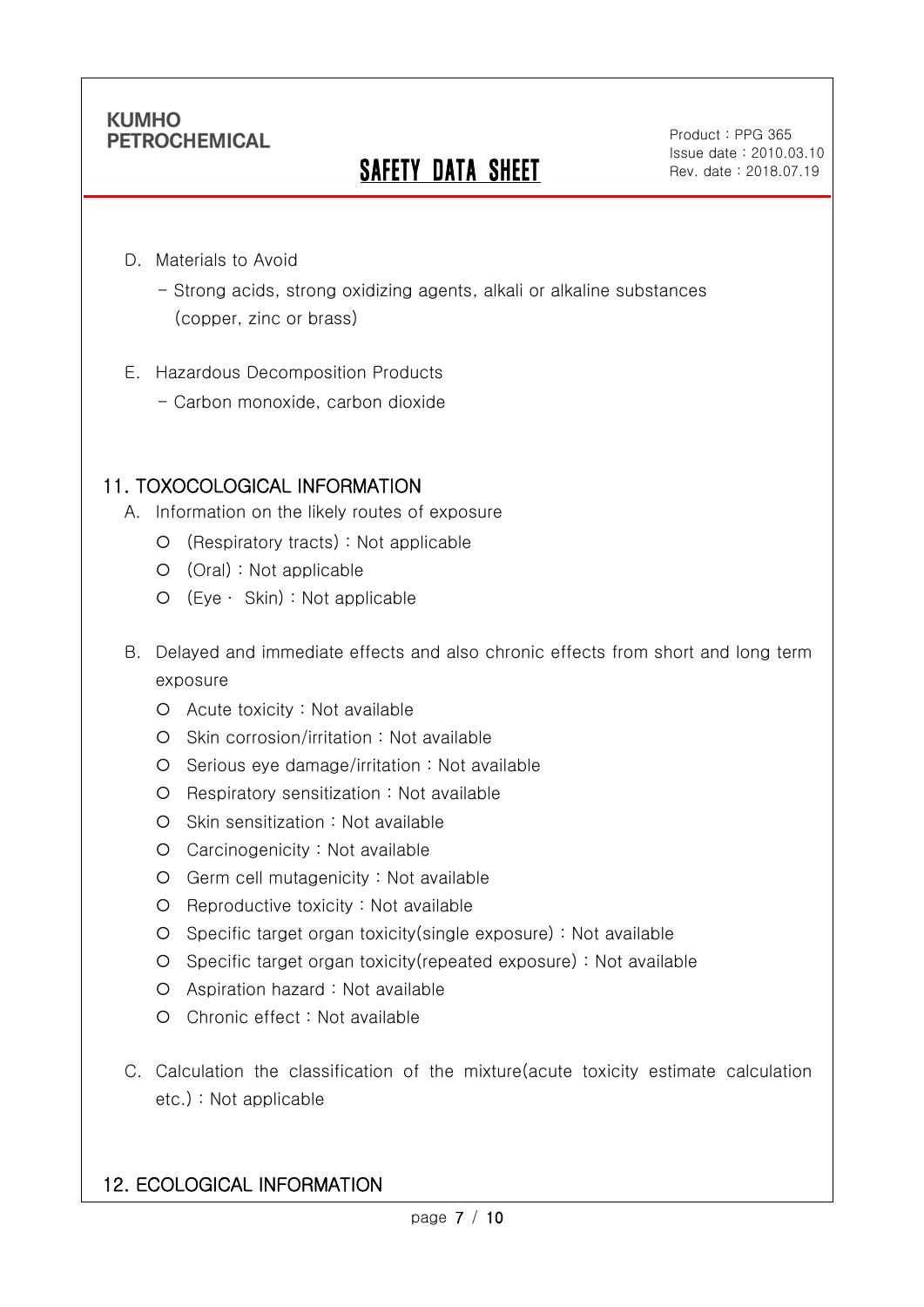Ī

# **SAFETY DATA SHEET**

Product : PPG 365 Issue date : 2010.03.10 Rev. date : 2018.07.19

.

- A. Ecotoxicity : Not available
- B. Persistence and degradability : Not available
- C. Bioaccumulative potential : Not available
- D. Mobility in soil : Not available
- E. Other adverse effects : Not available

#### 13. DISPOSAL CONSIDERATION

- A. Disposal methods
	- The user of this product must properly characterize the waste/container generated from the use of this product in accordance with all applicable federal, state and/or local laws and regulations in order to determine the proper disposal of the waste in accordance with all applicable federal, state and/or local laws and regulations.
- B. Special precautions for disposal :
	- The user of this product must disposal by oneself or entrust to waste disposer or person who other' s waste recycle and dispose, person who establish and operate waste disposal facilities.
	- Dispose of waste in accordance with local regulation.

#### 14. TRANSPORT INFORMATION

- A. UN number : Not regulated for transport of dangerous goods
- B. Proper shipping name : Not applicable
- C. Hazard class : Not applicable
- D. Packing group : Not applicable
- E. Marine pollutant : Not applicable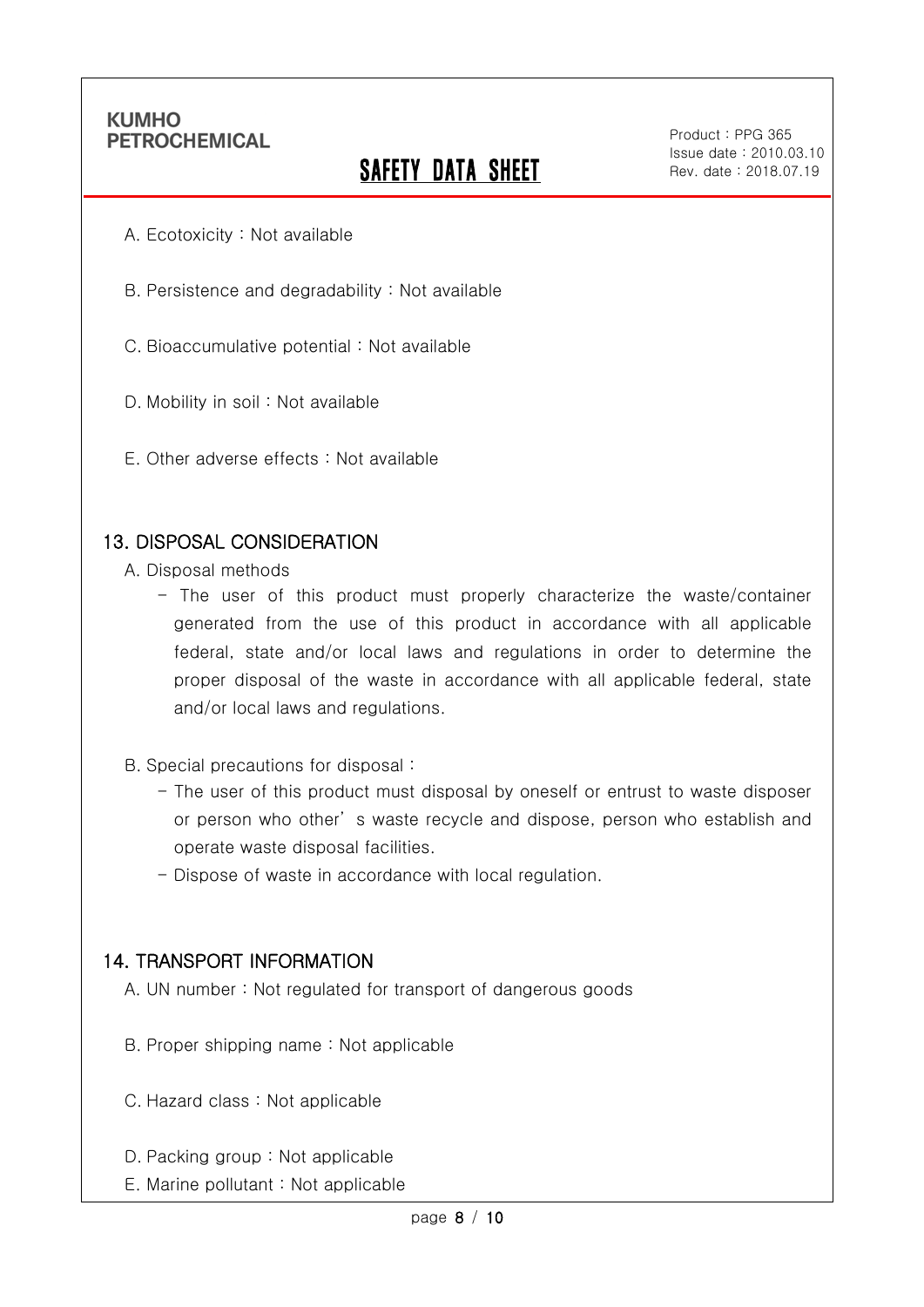Ī

# **SAFETY DATA SHEET**

Product : PPG 365 Issue date : 2010.03.10 Rev. date : 2018.07.19

.

- F. Special precautions for user related to transport or transportation measures :
	- 1) EmS FIRE SCHEDULE : Not applicable
	- 2) EmS SPILLAGE SCHEDULE : Not applicable
- G. IATA Transport : Not Classified as dangerous for IATA Transport

# 15. REGULATORY INFORMATION

A. Korea Industry Safety and Health Law (ISHL) :

- $\circ$  This product is subject to the chemical for classification and labeling under ISHL Article 41.
- B. The Toxic Chemical Control Act in Korea(TCCA)
	- This product is not classified as Toxic chemical and Observational chemical under TCCA Article 2.3. and 2.4.
	- Toxic Release Inventory(TRI) Chemicals : Not regulated
- C. Dangerous goods Safety Management Law in Korea :
	- $\circ$  Dangerous goods Class 4 flammable liquid, Petroleum Class 4 (Storage volume limit: 6000 L)

D. US regulations

- OSHA regulation (29CFR1910.119) : Not applicable
- $\circ$  CERCLA section 103 (40CFR302.4) : Not applicable
- EPCRA section 302(40CFR355.30): Not applicable
- $\circ$  EPCRA section 304(40CFR355.40) : Not applicable
- EPCRA section 313(40CFR372.65): Not applicable
- E. Other local or international regulation
	- POPs Management Law : Not applicable
	- Rotterdam Convention on Harmful Chemicals & Pesticides : Not applicable
	- Stockholm Convention on Persistent Organic Pollutants : Not applicable
	- Montreal Protocol on Substances That Deplete the Ozone Layer : Not applicable
	- Information of EU Classification : Not classified